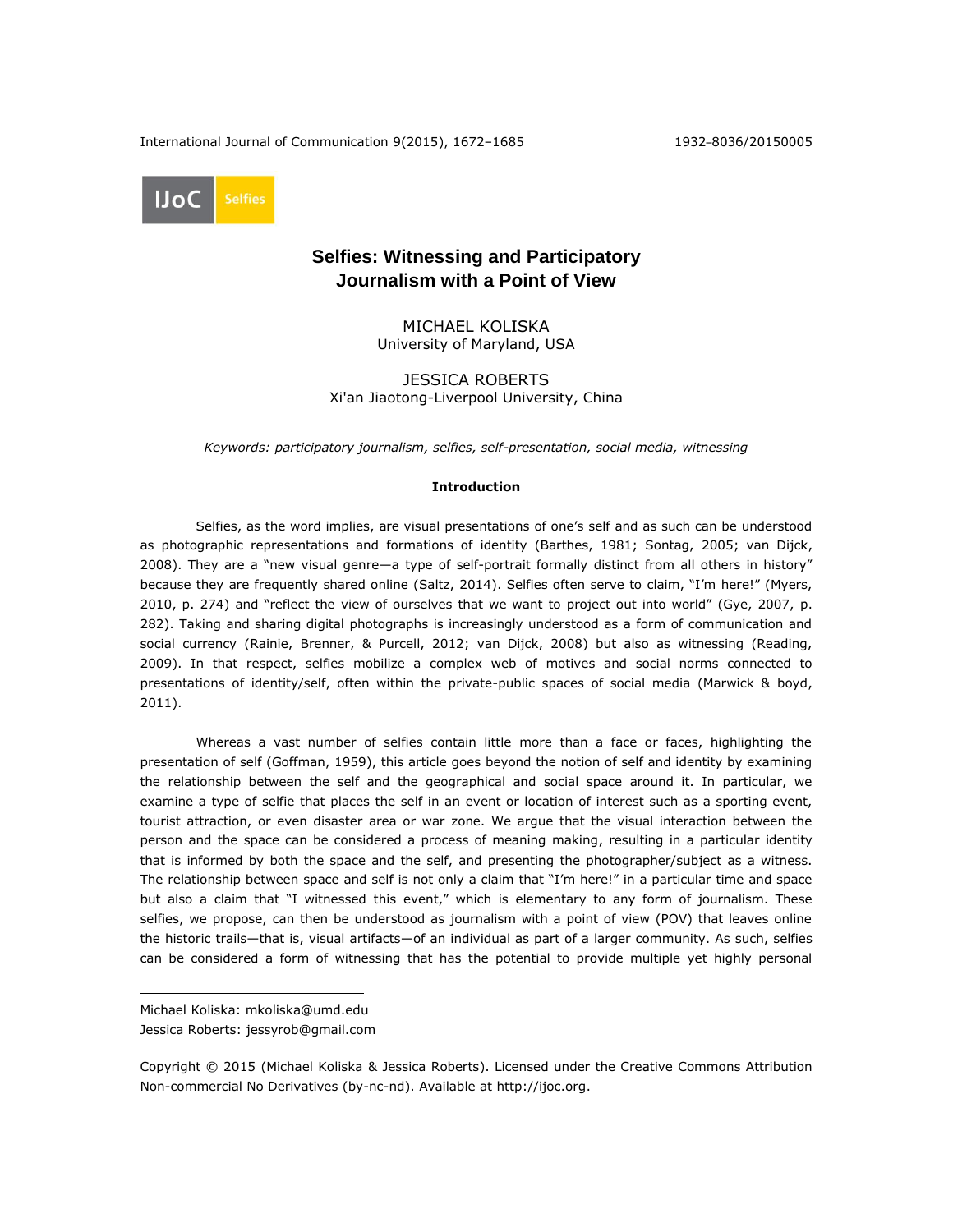perspectives of significant events in society. In the following pages, we will further explicate our idea of selfies as journalism with a POV by drawing on the literature on witnessing and photography, as well as self-presentation online, and by examining how selfies are produced and shared.

# **Literature Review**

# *Selfies in the News*

Recently selfies have increasingly become the subject of journalistic attention. Numerous stories appeared about Pope Francis taking selfies with a group of believers after the Palm Sunday service (Mosbergen, 2014), while David Ortiz's controversial Samsung advertising selfie with President Obama (Boren, 2014) and Ellen DeGeneres' Oscars selfie (Smith, 2014) also generated copious headlines and numerous retweets. Not only celebrity selfies have made the news: ordinary citizens in Los Angeles and New York City taking pictures of themselves with people attempting suicide in the background made headlines as well (Martinka, 2013; Schwarz, 2014). These incidents represent ethically concerning forms of witnessing events in the public arena, similar to tourists taking selfies in front of burning trash containers during the May Day protests in Barcelona, Spain (Fernandez, 2014) or with members of the Thai Army in Bangkok after the military coup (Ries, 2014). Yet these selfies provide very personal, valueladen perspectives and, we argue, can be understood as a form of witnessing or reporting with a point of view because they are part of the public sphere.

Selfies are mostly taken by nonprofessionals, although the teenage Reuters photographer Molhem Barakat, who was killed on the job in Syria, also used selfies while reporting in a war zone (Al-Ali, 2013). Thus selfies can be understood as a form of proof for professionals indicating they have been at a place at a certain time, underlining the credibility of having witnessed events firsthand. In their extreme form, selfies can also be used to document personal activities to gather evidence and proof. For instance, a Philadelphia resident used selfies to track his spending habits for the IRS (Stampler, 2014). Sometimes selfies can involuntarily bear witness or become proof. The geo-data of selfies taken and then shared via Instagram by a Russian soldier in the summer of 2014 suggested that the Russian army was shelling Ukrainian positions at that time, while officials were denying the existence of such attacks (Lokot, 2014; Seddon, 2014).

### *Witnessing, Photography, and Selfies*

Witnessing is crucial to communication and in particular for journalism. Before information can be shared or passed on to news audiences it has to be first acquired or witnessed. In that respect, witnessing is tied to "fundamental questions of communication" such as "truth and experience, presence and absence" as well as "the trustworthiness of perception" (Peters, 2001, p. 707).

The act of witnessing consists of two phases: "the passive one of seeing and the active one of saying. In passive witnessing an accidental audience observes the events of the world; in active witnessing one is a privileged possessor and producer of knowledge" (Peters, 2001, p. 709). The creation of selfies, which also captures a place or event in time, conflates these two phases into one, while gaining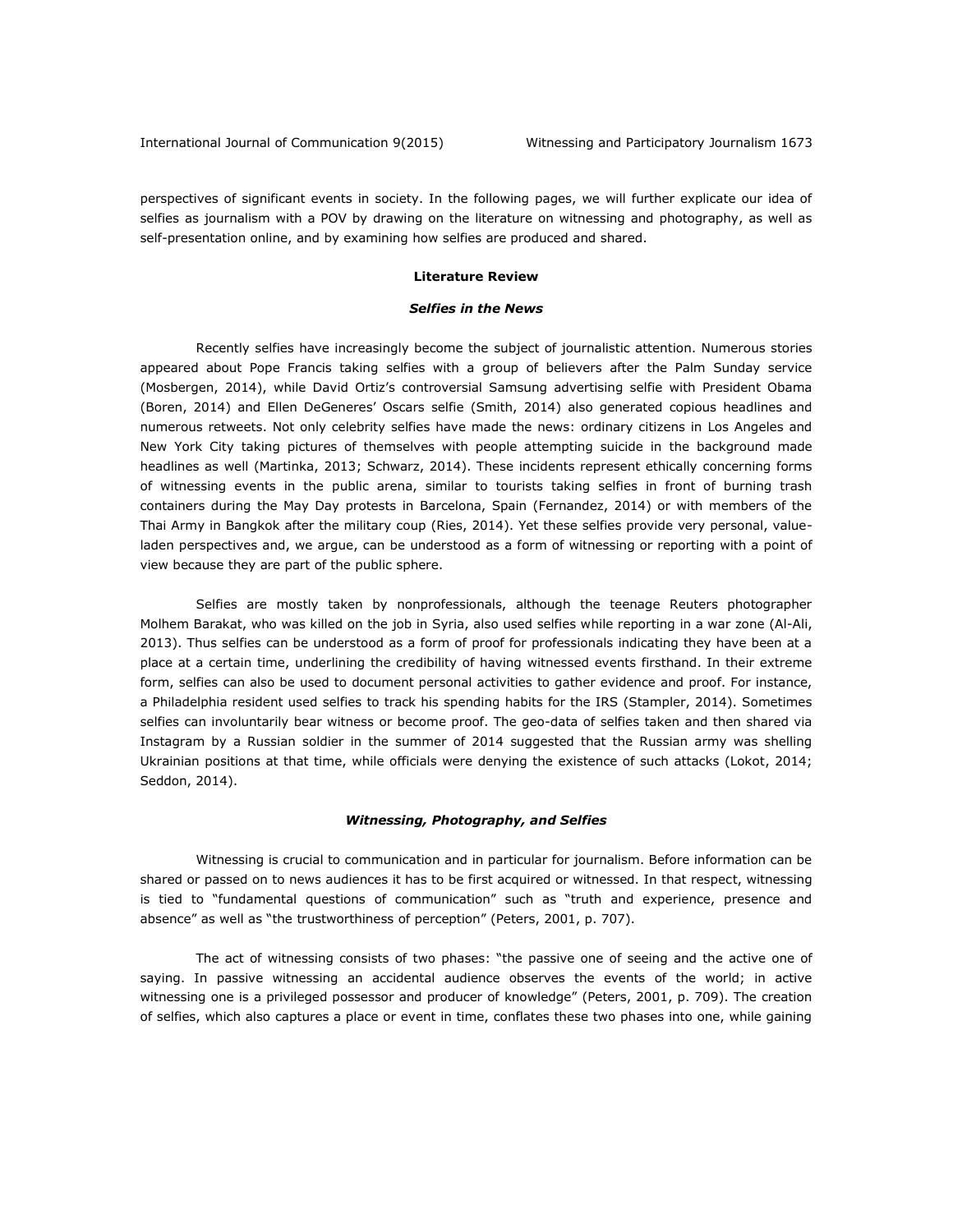legitimacy through the use of faces or bodies as criteria "of truth and truthfulness" (p. 717). Similar to the process of witnessing, selfies first "see" or capture a moment of an event and then "say" something about it when the image is shared with others. In this respect, selfies are analogous to "the communication situation of broadcasting," which displays reporters in various locations and where "experiences are mediated to an audience which has no first-hand acquaintance with them" (p. 717). Banita (2012) describes this phenomenon as "media witnessing," and argues that through visual repetition, media witnessing may have effects on audiences similar to forms of unmediated witnessing or witnessing events firsthand.

Peters (2001) points out that "different people who witness the 'same' event can produce remarkably divergent accounts" (p. 710). The same may be said about selfies taken during the same event. Yet, as visual accounts, selfies may be better understood as different perspectives or points of view that, when shared and observed together, can provide and map multiple perspectives of an event, strengthening core journalistic values such as objectivity and truth telling, especially since a photographic image is generally seen as a "natural witness" of something that happened (Barthes, 1981; Sontag, 2005), "representing the world in a cloak of apparent authenticity" (Alvaray, 2014, p. 109). Photographs as representations of reality (Cruz & Meyer, 2012) contribute to a claim of objectivity by providing visual proof of events, places, and people. Yet, as with any form of photography, and in particular digital photography, selfies cannot always be considered accepted artifacts of history. On the contrary, they may occasionally be staged or altered to obscure or modify particular meanings. However, this possibility of manipulation does not preclude the potential of photography or selfies to document or witness events.

While all photographic images can be considered "certificates of presence" (Barthes, 1981), they were primarily considered mnemonic devices to archive important events, while also underscoring an element of identity presentation, in particular in the form of portraits (Barthes, 1981; Sontag, 2005). Van Dijck (2008) argues that the memory function of photographs sank into the background as the rise of digital and mobile devices shifted the use of photographs from remembering to "communication and identity formation" (p. 58), through their enabled connectivity (Cruz & Meyer, 2012). The easy use and simple production of digital images have made them overly abundant, changing the worth of images from priceless "mementos" to valued "moments." "Pictures become more like spoken language as photographs are turning into the new currency for social interaction" (van Dijck, 2008, p. 62). This is in line with the ideas of Banks (1995), who suggests that "photographs provide a basis for narrative work; there are stories about photographs, and there are stories that lie behind them and between them" (p. 89). But van Dijck (2008) acknowledges that these images are also indicators of the "here and now" that bear witness to the activities of the person activating the shutter.

Reading (2009) calls images taken with mobile devices "mobile witnessing" because "mobile phones allow us to capture, circulate, and engage with data on the move" (p. 72). She describes mobile witnessing as a data exchange "through global networks" that can be understood as "performances and speech acts between different parties" (p. 61). After all, mobile phone images are often taken to be shared to evoke emotional reactions or to serve an informational purpose (Kindberg, Spasojevic, Fleck, & Sellen, 2004; Reading, 2009). Hochman and Manovich (2013) showed that sharing images is significantly related to social and cultural events. Their study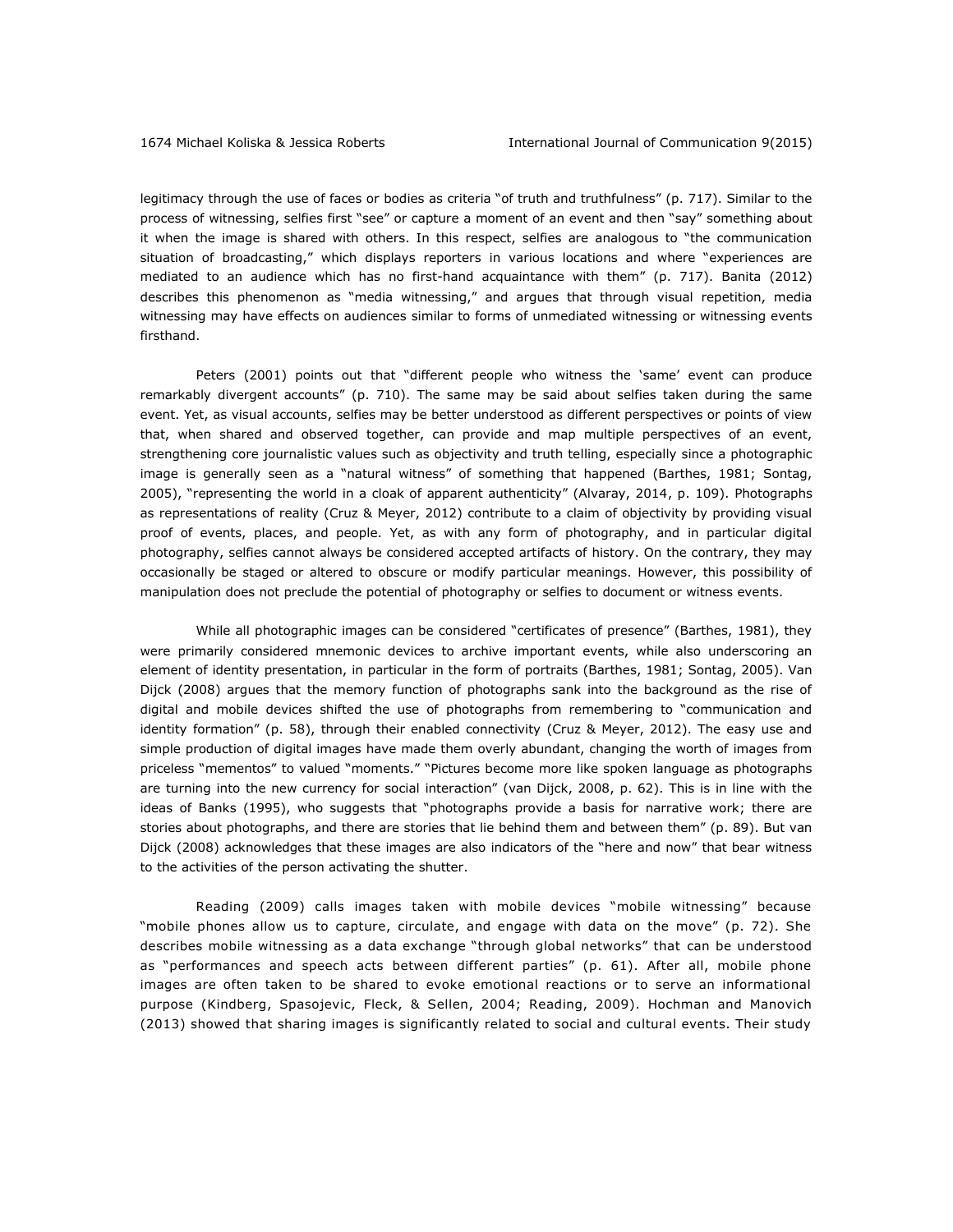found people shared digital images more frequently during Israel's Independence Day and Memorial Day than on other days. The impact of mobile devices on communication is thus not just technological but rather social and cultural, as "the mobile camera phone is extending and modifying media languages, practices, and forms" while also "traversing binaries such as the private and the public . . . the journalist and the citizen" (Reading, 2009, p. 63).

Since selfies are primarily taken with mobile phones, we propose that selfies that not only depict a person's face but also an event, time, or place should be considered mobile witnessing. As such, selfies can be understood as journalism with a POV combining self-presentation and the presentation of visual proof of a witnessed event.

#### *Self-Presentation, Impression Management, and Social Media*

Many users turn to social media to share photographic images, and photo-related activities have been shown to be a prime motivator to use Facebook (Tosun, 2012). Growing portions of these images are profile pictures, portraits, and selfies. Leary (2013) points out (in a blog by Oxford University Press) that people use selfies to express a particular notion of the self or to convey a certain impression: "Through the clothes one wears, one's expression, staging of the physical setting, and the style of the photo, people can convey a particular public image of themselves, presumably one that they think will garner social rewards." Moreover, selfies or snapshots of the self can "capture significant live moments, portray important, social relationships, and reflect people's cultural and contextual shared meanings" (Drenten, 2012, p. 8). Research indicates that such images, in particular among adolescents, impact identity presentations online (Davis, 2013). Drenten's (2012) study on the use of selfies among teenage girls suggests that participants made a deliberate effort to control the presentation of an ideal image that was often strategically placed in different locations, such as schools or retail stores. Mendelson and Papacharissi (2011) found that college students use photos to communicate and "visually play out their lives for each other" (p. 270), thus displaying their student identity within different contexts. These varying contexts are influenced by the different physical spaces (school, home, football games, etc.), which are abundant with various social meanings and values that are used for representation. Forrester (2000) suggests that the images one choses to display are narrative representations. The "stories we construct and tell ourselves about 'ourselves' [are] a form of discourse first, and only a secondary something which necessarily relates to the mind (self-concept) or an actual lived-in body" (p. 96).

"The presentation of self" can also be understood through Goffman's (1959) dramaturgical approach. Goffman proposes that individuals strive for ideal social role presentations in relation to a specific context and situation in which interactions take place. But these presentations have to meet the social expectations of others to be seen as authentic. Marwick and boyd (2011) found that selfpresentations online, and more specifically on Twitter, strive to be authentic accounts of the self in respect to local and temporal context. Within the social media context, this effort has been complicated because here private and public spheres collapse (Marwick & boyd, 2011; Mendelson & Papacharissi, 2011), leading to the "lowest common denominator culture" of self-presentation (Hogan, 2010; Marwick & boyd, 2011), akin to mainstream media. Marwick and boyd's (2011) study of Twitter users' self-presentations showed that "participants maintain a public-facing persona to manage impressions with potential readers.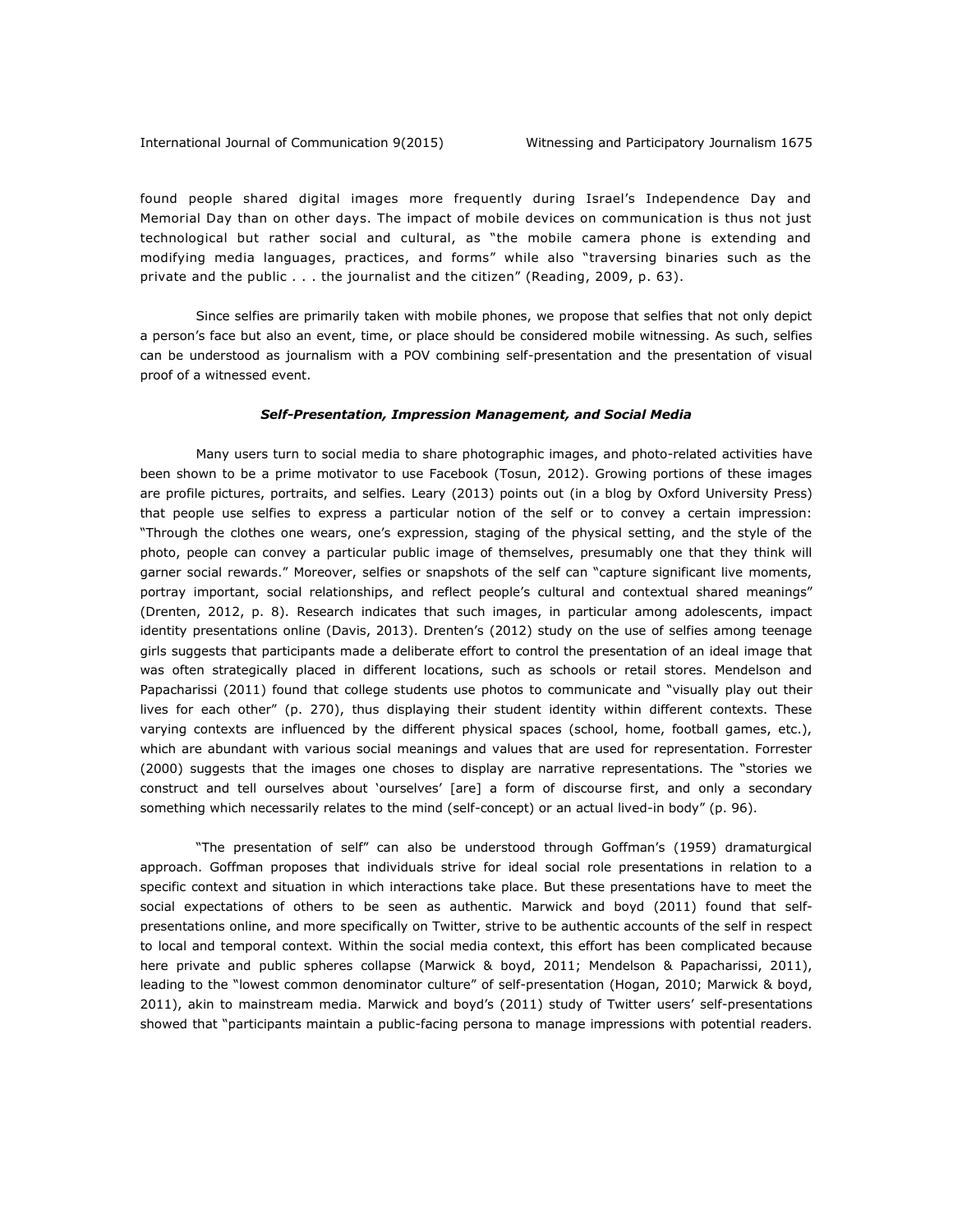Context collapse creates an audience that is often imagined as its most sensitive members: parents, partners, and bosses" (p. 125). Van Dijck (2013) points out that online users engage increasingly in strategic self-presentations that vary with the context and design of social media platforms. "Facebook engineered its interface to stimulate self-expression first and self-promotion second, while LinkedIn explicitly focuses on professional performance and experience" (p. 211). Since these social media presentations of the self are asynchronous and highly curated (Hogan, 2010; Krämer & Winter, 2008), Hogan (2010) describes these presentations of selves on social media as "exhibitions."

The "presentation of self" online is often bound to a specific context and place that influences the understanding of the claimed role, as it is in face-to-face communication. Selfies, then, may literally be understood as a performance of the self that aims to manage impressions in accordance to the norms of social settings and shared audience expectations in a given situation (Goffman, 1959). Selfies thus create context-bound identities that simultaneously visually verify the existence of this presented identity in relation to a specific time and space. As such, selfies not only present or form an identity but can also be understood as a sign of proof that underlines the activity of witnessing an event by placing oneself in a particular space and time. When shared, these selfies also become highly personalized participatory journalistic accounts, descriptions, or stories of the witnessed events.

#### *Selfies as Witnessing and Journalism with a Point of View*

Selfies, we argue, may be considered a special communication medium that serves a double function, in which the form and content are inextricably linked. First, they are a performative act of brand or identity building. Second, they are a proof of "truth," an act of witnessing that indicates the veracity of the individual's actions as well as documenting an event from a hyperpersonal perspective (Walther, 1996) by making the observer/witness simultaneously part of the observed/witnessed event.

Selfies may also be understood as a form of digital storytelling that embeds personal autobiographical elements (self-portraits) about members of a particular community and displays them in semipublic spaces such as social media. In that respect, selfies taken and shared by a variety of people documenting the same event can provide multiple perspectives. Thus, selfies reflect not just personal impressions but also communal experiences of modern life within societies around the world, while creating a constant flow of visual artifacts of personally witnessed history. Of course, the aggregate of this flow may currently not be seen by most, or even many, viewers because access to these images may depend on the size of an individual viewer's social network.

As a kind of journalistic witnessing with a point of view, selfies may contribute to conceptual and practical changes in journalism. When aggregated, they can provide multiple visual perspectives of an event, strengthening core journalistic values such as objectivity and truth telling. Selfies can be viewed as one of several participatory journalistic activities that were enabled by the spread of affordable, mobile digital media technologies. The rise of digital technologies and the introduction of social media have influenced journalistic practices (Bivens, 2008) and changed some core ethical principles of journalism toward goals such as transparency and community (McBride & Rosenstiel, 2014). McBride and Rosenstiel (2014) point out that transparency in reporting can help uncover points of view or biases, which enables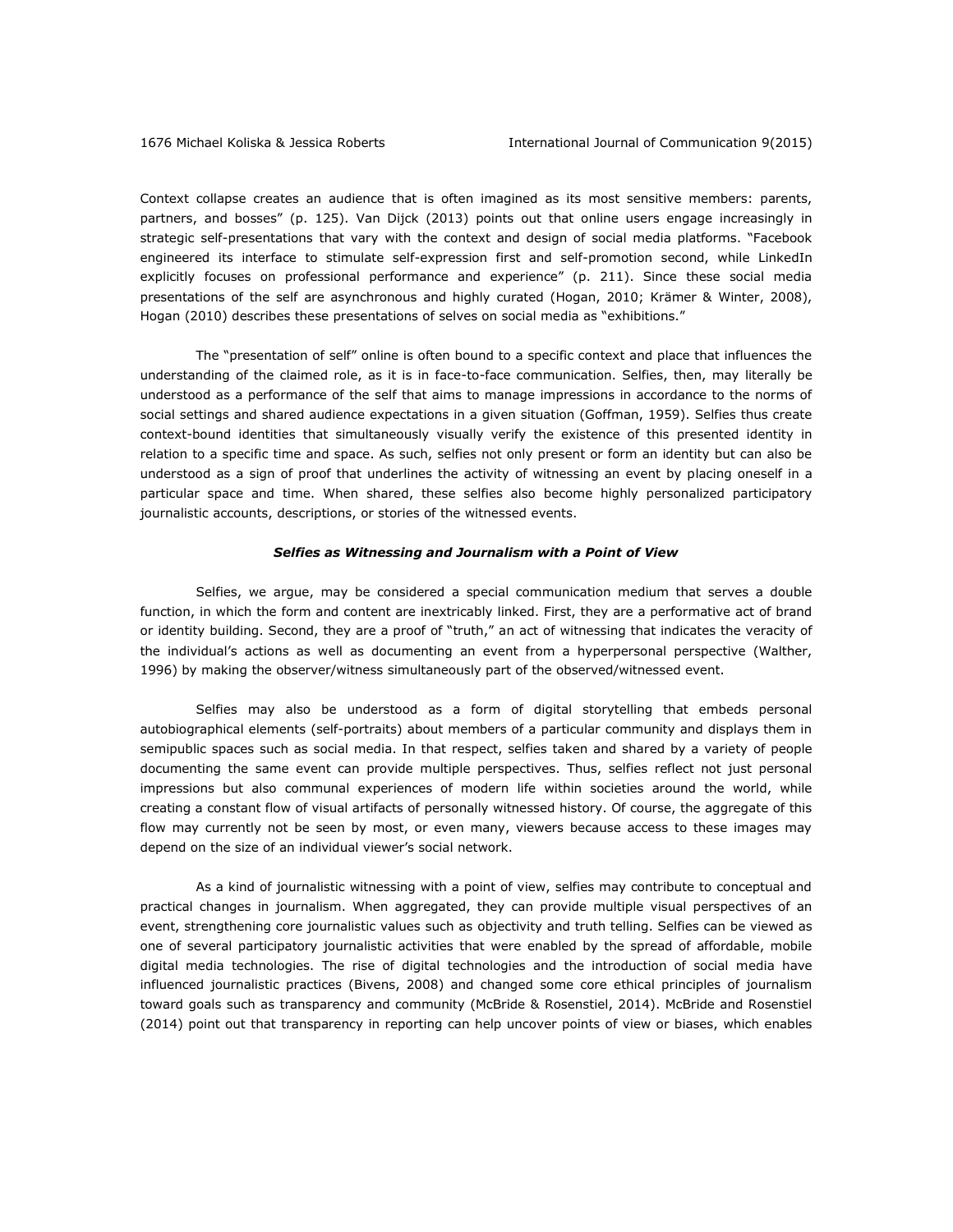audiences to critically assess journalistic work. As such, one might argue selfies are visually highly transparent because they document events with the producer of the image in the frame.

Thus, we propose that selfies that include events, other people, and places, being strongly tied to self-representation and intentional publicizing of the information encoded within, can be analyzed as a public performance of witnessing. In tandem with more traditional forms of news coverage, selfies have the potential to create an interactive, community-based form of journalism that is highly transparent, reflecting reality through multiple hyperpersonal perspectives. We argue that when coupled with traditional forms of journalism, selfies can add to an overall understanding of different events or newsworthy events. This is because the combination of citizen journalism with multiple personal points of view (selfies provided by many different people) and traditional journalism can provide more comprehensive insider and outsider perspectives of communities. In this regard, the primary intention when taking a selfie may be negligible, as the documentation or witnessing of locations and events within a selfie can never be fully undone, even if the primary reason for taking the selfie is to manage impressions. Nevertheless, there may be a tension between the "event" that is witnessed and the "self" that is represented. We argue that this tension will not fully erase one of the two aspects but rather will establish a point of view. Thus, no matter if the act of witnessing is intentional or not, it cannot fully be eradicated.

In order to explore this proposed idea of selfies as a form of participatory journalism with a point of view, this study analyzes how selfies taken and posted by nonjournalists were used by different news media as a form of witnessing and reporting an event (private, semipublic, or public). This research is guided by two main questions: (1) How are selfies strategically used to place the photographer/subject in a particular geographical and temporal location? and (2) How are selfies used to establish the photographer as witness to a particular event?

#### **Methods**

This study analyzed the use of selfies to place the individual at an event as witness. A sample of selfies was gathered from news media reports and various other sites that posted the photos as part of reports. The images were not randomly chosen, but rather were selected specifically because they were used by the individual to place him- or herself at an event of public interest. A Google image search of the term *selfie* led us to various news sites (*The New York Post, Vice Media, CNN, The Washington Post, Mashable, The Atlantic*) to find selfies that were taken as an act of witnessing or placing an individual at an event. Thirty selfies were selected but only seven were chosen for analysis in this exploratory study. Images that featured no indication of place or time were excluded.

Banks (2001) noted that social research with pictures involves three sets of questions:

(1) What is the image of, what is its content? (2) Who took it or made it, when and why? and (3) How do other people come to have it, how do they read it, what do they do with it? (p. 7)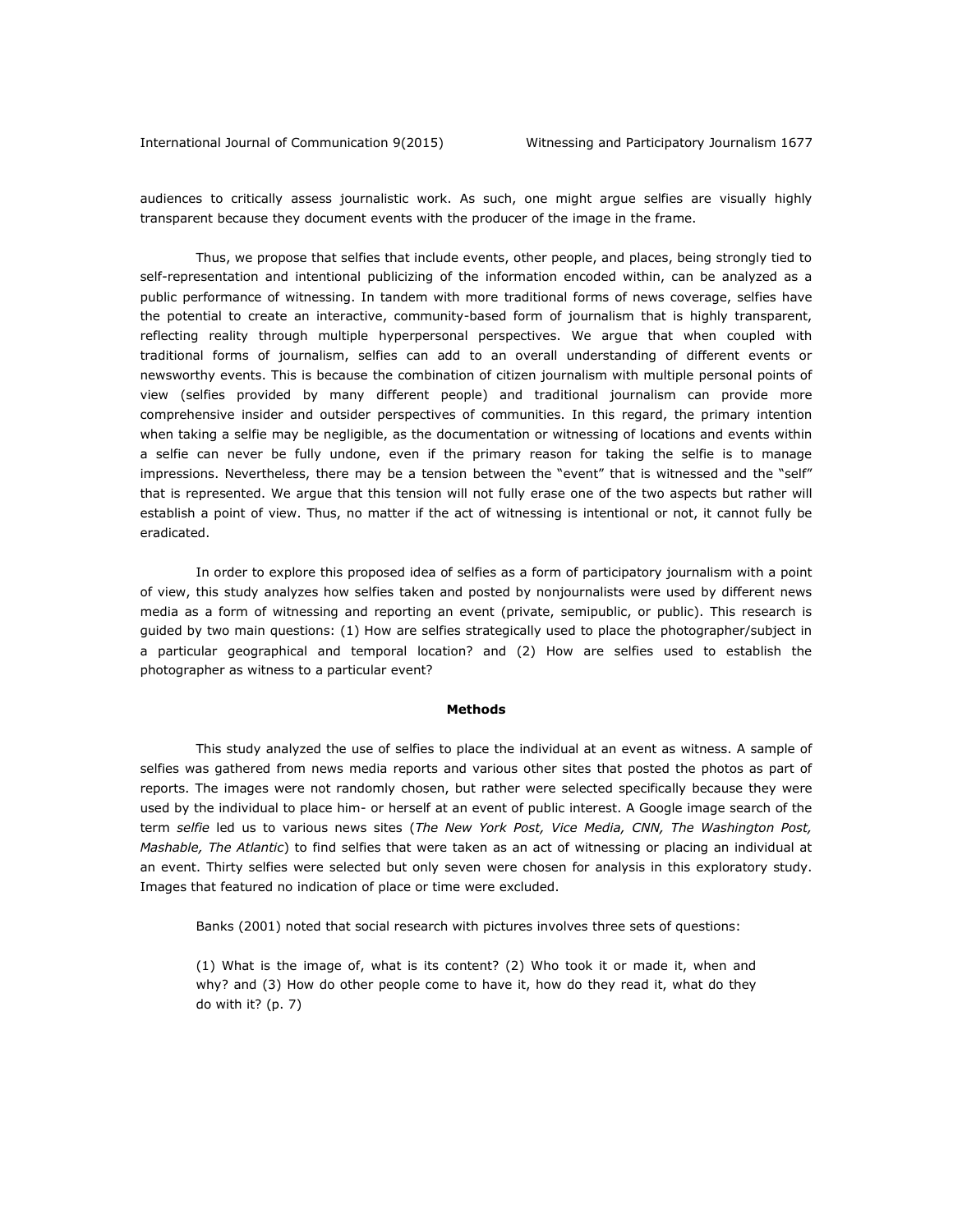The analysis conducted for this study seeks to answer the first set of questions regarding the content of the image—what Banks (2001) calls "the internal narrative"—as a way to move toward an answer to the second set of questions regarding how and why a photo was taken, and even the third set, regarding how other people read the image.

Thus this study began by coding each image for content, and then considering the why and how of the use of selfies for witnessing. Images were analyzed by two coders for the following elements: (1) the location portrayed, (2) framing of the location (portion of the frame given to the location), (3) elements that identify the place that is included, (4) framing of self in the image, (5) other objects or people included in the frame, (6) text commentary, (7) culturally specific visual elements of presentation pertinent to a specific country or region, (8) varied demographical markers (age group, gender, etc.), and (9) particular memes and themes that may dominate the self-presentation of individuals within a selfie.

The subsequent analysis uses Goffman's theory of "presentation of self" to decode the intentions of the photographer/subject. We analyze these selfies as a public performance of authentic witnessing, considering the photographer's intentions and the role these images may play in a journalistic ecology.

#### **Analysis**

Multiple selfies related to the Thai military's takeover of the government appeared in legacy as well as emerging media outlets in May 2014. Mashable highlighted that trend with a story titled "In Thailand, Martial Law Is a Backdrop for Selfies" (Ries, 2014) and Vice News added "The Complex Consequences of Thai Coup Selfies" (Lennard, 2014). Both sites published the image of a Thai woman with short hair and sunglasses at a Bangkok street corner, her right arm extended, smiling while taking a selfie in front of a Thai soldier in a jeep. There is a large machine gun seemingly suspended in the air above their heads. As the woman places herself into the scene, she becomes both part of the story and a witness of it by providing visual proof. The distribution of the selfie turns the act of witnessing into citizen reporting and a form of participatory journalism, while the presentation of self turns the event into a public performance indicating a point of view.

Another selfie places two tourists in the midst of a May Day rally in Barcelona, Spain, as protesters burn a trash container (Fernandez, 2014). The women's faces peek into the scene of flames and thick black smoke rising toward the sky. This image adds a tourist or outsider's perspective to a local newsworthy event. As such, this selfie may be seen as a news spectacle—a dramatized and hyperpersonal account of the May Day protests.

A sports fan during the first NHL playoff game between the Montreal Canadiens and Tampa Bay Lightning also placed himself into a spectacle (Wyshynski, 2014). As players fight at the edge of the ice rink, fans directly behind the glass protectors can be seen taking photos of the players, yet one person is visible taking a selfie and putting himself in the middle of the action. The image shifts the focus from the fight to the witness and acts as proof that he has witnessed the scene personally.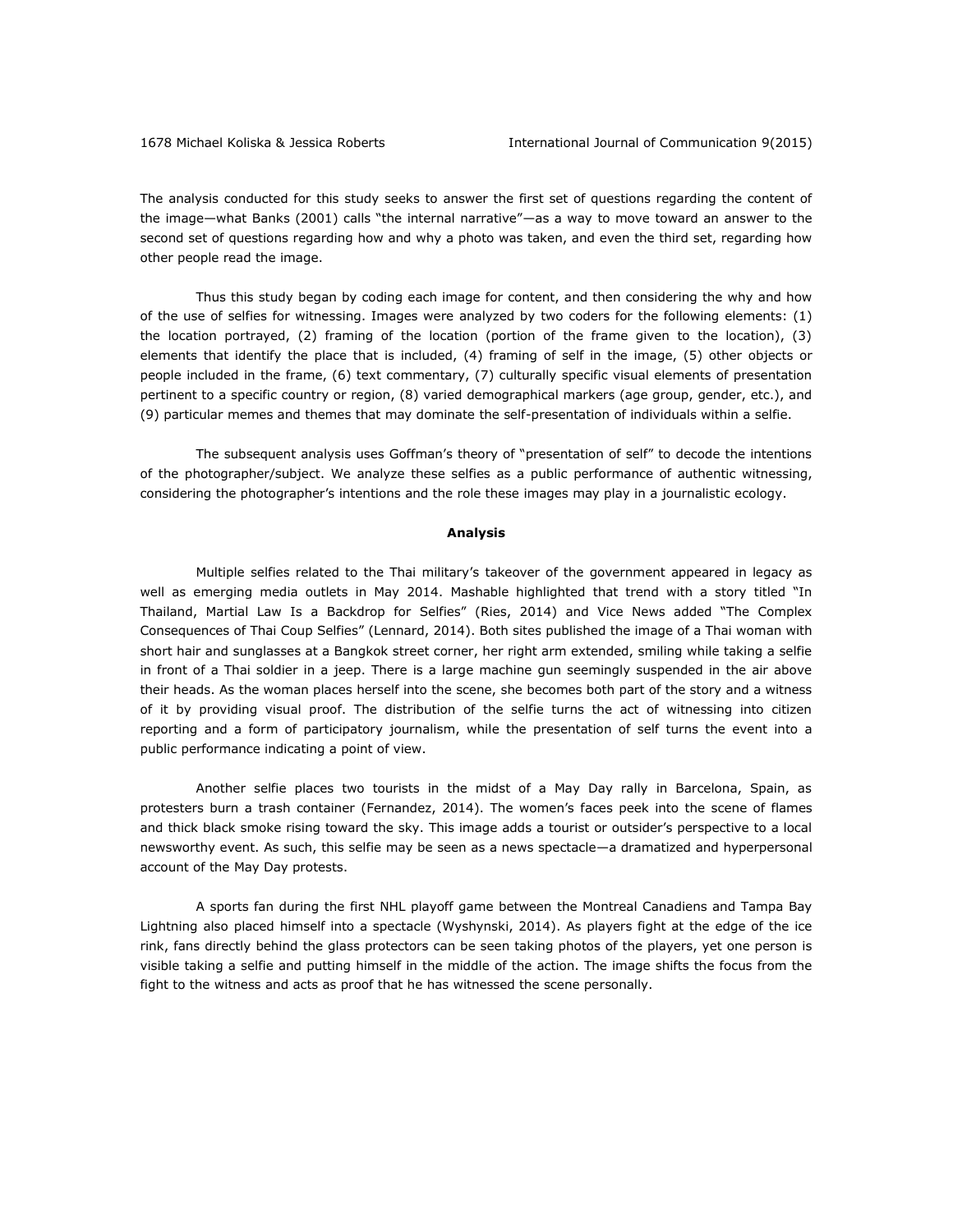The dramatic aspect of selfies is highlighted in its extreme by a woman who captured herself and someone attempting to jump from the Brooklyn Bridge. *The New York Post* ran this story on its front page. Here, the process of taking the selfie became a newsworthy event in itself because of the violation of ethical norms that normally prevent journalists from documenting suicides (Martinka, 2013). Yet, while the woman placed herself into the image, becoming part of the scene and story, she also documented the event and provided proof of having witnessed it.



*Figure 1. Astronaut Aki Hoshide's selfie in space.*

While "normal" citizens' selfies make the news, many celebrities who are part of the news cycle also use selfies to capture and witness particular moments (see Figure 1). Astronaut Aki Hoshide, for instance, photographed himself in space wearing his space suit and helmet, in which are reflected the earth and the International Space Station (NASA, 2012). His face is not visible. Hoshide took the image as a way of hyperpersonal reporting from space, where no news outlet is yet able to send reporters. He captures an incredible act of space-walking that he bears witness to as the protagonist and photographer.

Another selfie, taken by French Rugby player Brian Habana, shows him with two teammates holding the Heineken Cup trophy just after the game, still wearing team jerseys and medals (CNN, 2014). The background is the rugby pitch and the crowd and players and officials leaving the field. The choice to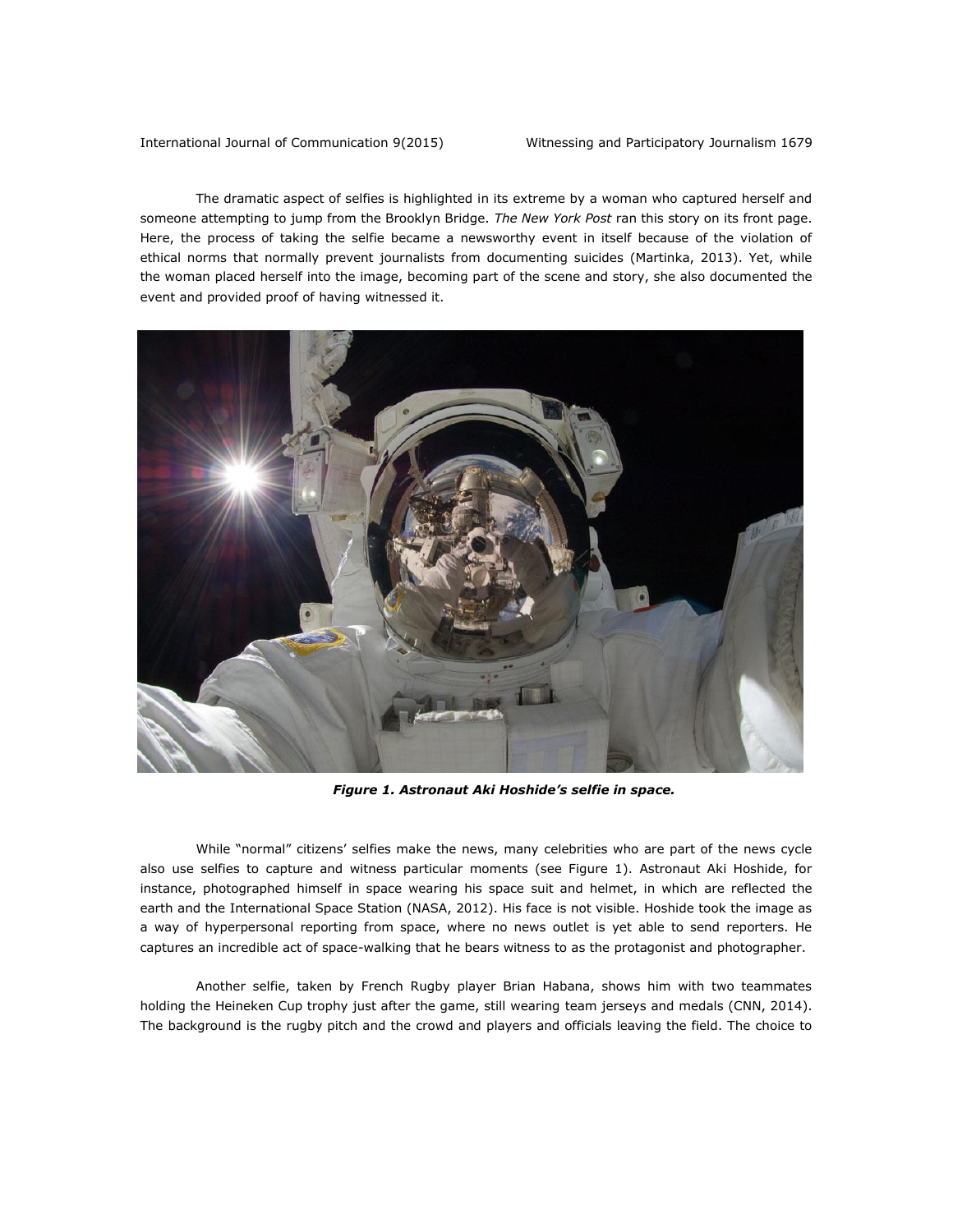take a selfie when you are already part of the event varies in some ways from the choice to take a selfie as an outside witness, inserting oneself into the action. In this case, a selfie is more an effort to claim individual ownership of one's part in the event, and the representation of that participation. Although an official photographer had certainly documented the game and was presumably going to take team photos, the selfie is a way for the player to assert his own claim to the experience.



*Figure 2. Molhem Barakat's mirror selfie.*

Teenage Syrian Reuters photographer Molhem Barakat, who died on assignment in Syria, also took selfies (see Figure 2). One image was taken in a mirror (the alternative to the arm's length approach) and shows the photographer standing in a broken doorway (Al-Ali, 2013). A man armed with a large rifle is partly visible next to him, and destroyed buildings and rubble are in the background. This image is perhaps the most interesting use of a selfie because the photographer, whose role is precisely that of a witness, shows his own face and, in doing so, places himself in the war zone he is photographing. It is an insertion of the witness into the frame, so he is not simply witnessing the events transparently, acting as a lens for the viewer to see the war, but rather staking a claim to his own importance and presence there as the witness.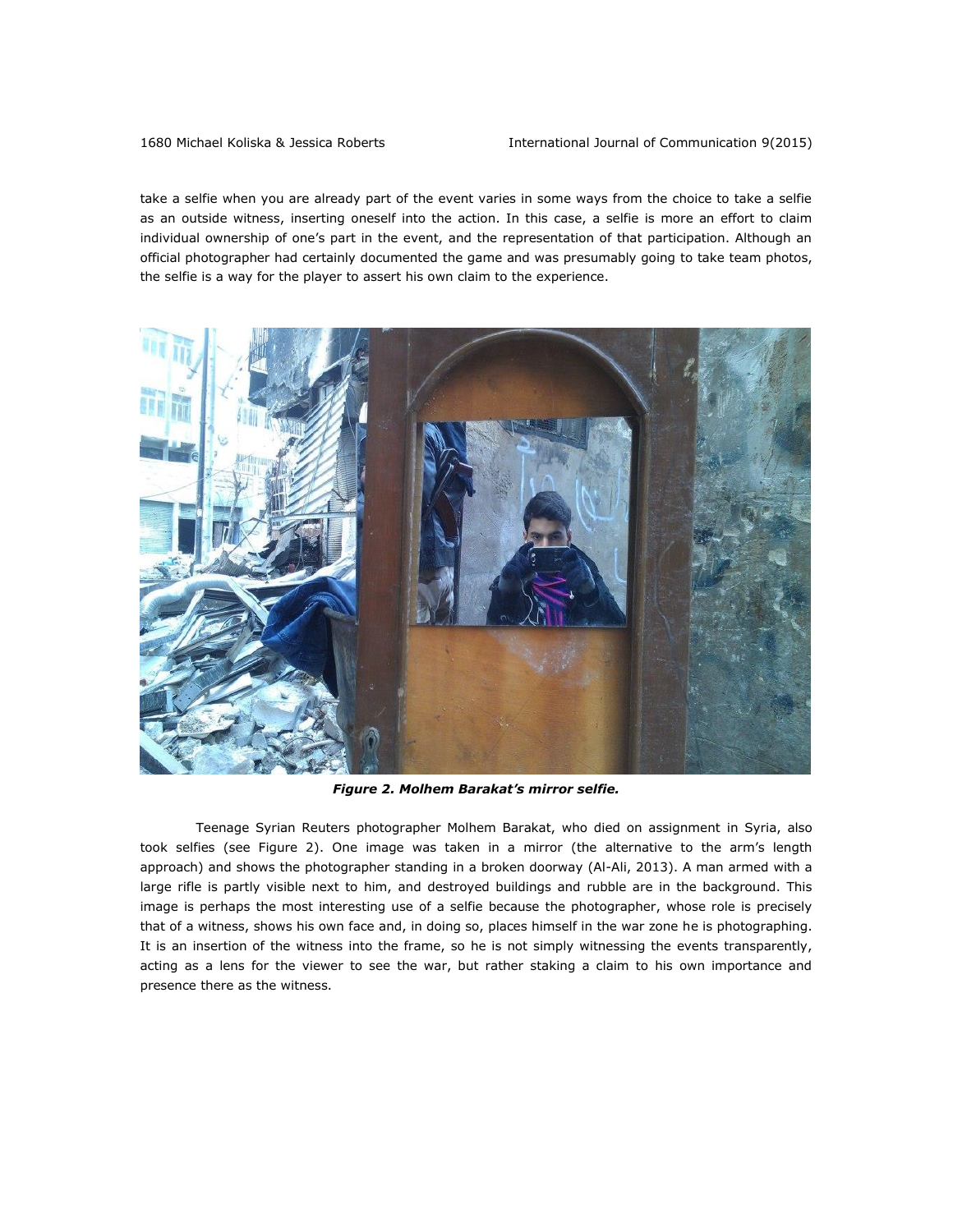# **Discussion**

A selfie as a form of witnessing includes two actions of "seeing and saying," that is, of reporting (Peters, 2001). A selfie can be seen as a "possessor and producer of knowledge" (p. 709) that is highly dramatized by highlighting what Goffman (1959) calls the presentation of self. The meaning of the self presented through a selfie (which depicts more than a face or faces)—is created in the interplay of the persona and the space/event behind it. As Goffman indicates, the presented self needs to be authentic to be accepted by others. We argue that the selfie does exactly that; it authenticates the self by providing visual proof—proof that is essential to witnessing and journalism. Selfies can be understood as a form of communication and identity formation (van Dijck, 2008) and also as a contribution to public understandings of events. On the one hand, selfies communicate that one has witnessed a particular event, while on the other hand, they claim an identity by placing the self in the center of it. We argue that the visual placement of the self in a particular situation establishes associations between the self and the event or place, thus forming a specific impression of an identity the creator of the selfie aims to present to others. But only when they are shared can selfies become a form of witnessing or journalism with a POV; that is, informing others about an event and authenticating the information by a single messenger, witness, and event participant visible in one frame. This witnessing, in aggregate, may contribute to a less biased portrayal of events, given that it includes perspectives of many different witness/participants. Of course, this kind of journalism does not follow traditional mainstream journalism ethical principles, which generally rely on the individual, independent journalist to perform his or her job objectively, seeking "truth." Journalism with a point of view does not require or depend on such traditional behavior from journalists, but like many participatory or crowd-created artifacts, it relies on multiple contributors to provide a kind of socially negotiated or constructed truth. Selfies, as elements of reporting or witnessing, may actually help to make sense of an increasingly fractured and community focused journalism that relies on multiple accounts of truth. In fact, emerging values in professional journalism such as community and transparency (McBride & Rosenstiel, 2014) indicate the need to acknowledge this shift in claims of journalistic truth. Selfies as a form of witnessing and journalism with a point of view—at least conceptually—represent this shift as a transparent and community-based (intentional or not intentional) endeavor to depict the truth.

#### **References**

- Al-Ali, N. (2013, December 24). Blood on camera: 18-year-old Syrian dies covering the war for Reuters. Retrieved from [http://globalvoicesonline.org/2013/12/24/molhem-barakat-syrias-fallen-teenage](http://globalvoicesonline.org/2013/12/24/molhem-barakat-syrias-fallen-teenage-hero)[hero](http://globalvoicesonline.org/2013/12/24/molhem-barakat-syrias-fallen-teenage-hero)
- Alvaray, L. (2014). Snap shots: Using photography for intercultural awareness and understanding. *Communication Teacher*, *28*(2), 109–116. doi:10.1080/17404622.2013.865770
- Banita, G. (2012). 9–11 trauma and visual witnessing in Helen Schulman's A Day at the Beach. *Critique*, *53*(1), 1–15. doi:10.1080/00111619.2010.511317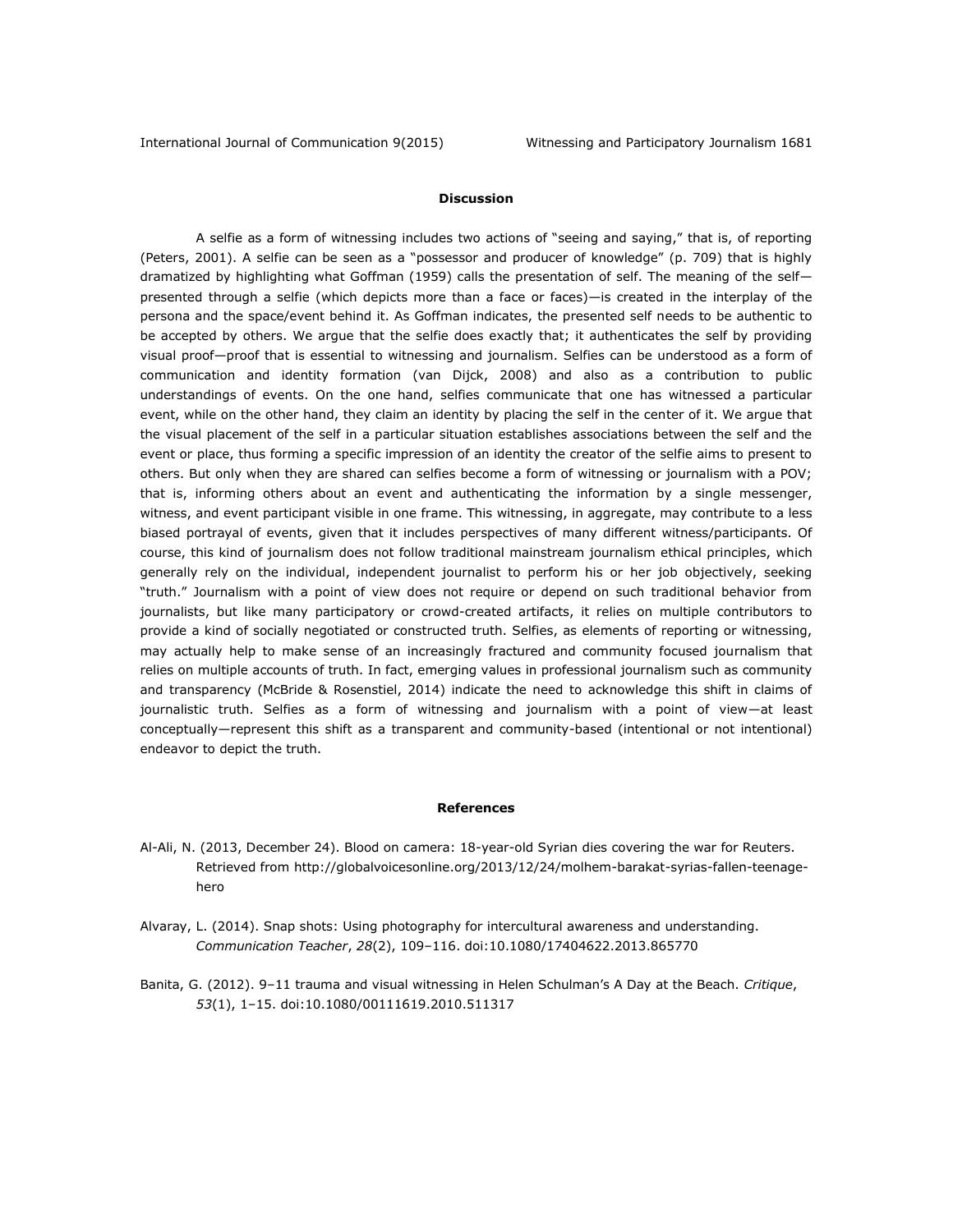- Banks, M. (1995). Visual research methods*. Social research update* (No. 11). Retrieved from <http://sru.soc.surrey.ac.uk/SRU11/SRU11.html>
- Banks, M. (2001). *Visual methods in social research*. London: SAGE Publications.
- Barthes, R. (1981). *Camera lucida: Reflections on photography*. New York, NY: Hill and Wang.
- Bivens, R. K. (2008). The Internet, mobile phones and blogging. *Journalism Practice, 2*(1), 113–129. doi:10.1080/17512780701768568
- Boren, C. (2014, April 2). David Ortiz, President Obama selfie was a Samsung stunt. *The Washington Post.* Retrieved from [http://www.washingtonpost.com/blogs/early-lead/wp/2014/04/02/david-ortiz](http://www.washingtonpost.com/blogs/early-lead/wp/2014/04/02/david-ortiz-president-obama-selfie-was-a-samsung-stunt/)[president-obama-selfie-was-a-samsung-stunt/](http://www.washingtonpost.com/blogs/early-lead/wp/2014/04/02/david-ortiz-president-obama-selfie-was-a-samsung-stunt/)
- CNN. (2014, May 28). Look at me! 31 Selfies of the week. Retrieved from <http://www.cnn.com/2014/05/28/world/gallery/look-at-me-0528/>
- Cruz, E. G., & Meyer, E. T. (2012). Creation and control in the photographic process— iPhones and the emerging fifth moment of photography. *Photographies*, *5*(2), 203–221. doi:10.1080/17540763.2012.702123
- Davis, K. (2013). Young people's digital lives: The impact of interpersonal relationships and digital media use on adolescents' sense of identity. *Computers in Human Behavior*, *29*(6), 2281–2293. doi:10.1016/j.chb.2013.05.022
- Drenten, J. (2012). Snapshots of the self. In A. Close (Ed.), *Online consumer behavior: Theory and research in social media, advertising, and e-tail* (pp. 3–34). New York, NY: Routledge.
- Fernandez, M. (2014, May 2). Photos of the week. *The Atlantic*. Retrieved from <http://www.theatlantic.com/infocus/2014/05/photos-of-the-week-426-52/100727>
- Forrester, M. A. (2000). *Psychology of the image*. London, UK: Routledge.
- Goffman, E. (1959). *The presentation of self in everyday life*. Garden City, NY: Doubleday.
- Gye, L. (2007). Picture this: The impact of mobile camera phones on personal photographic practices. *Continuum: Journal of Media & Cultural Studies*, *21*(2), 279–228. doi:10.1080/10304310701269107
- Hochman, N., & Manovich, L. (2013). Zooming into an Instagram City: Reading the local through social media. *First Monday, 18*(7). Retrieved from<http://firstmonday.org/article/view/4711/3698>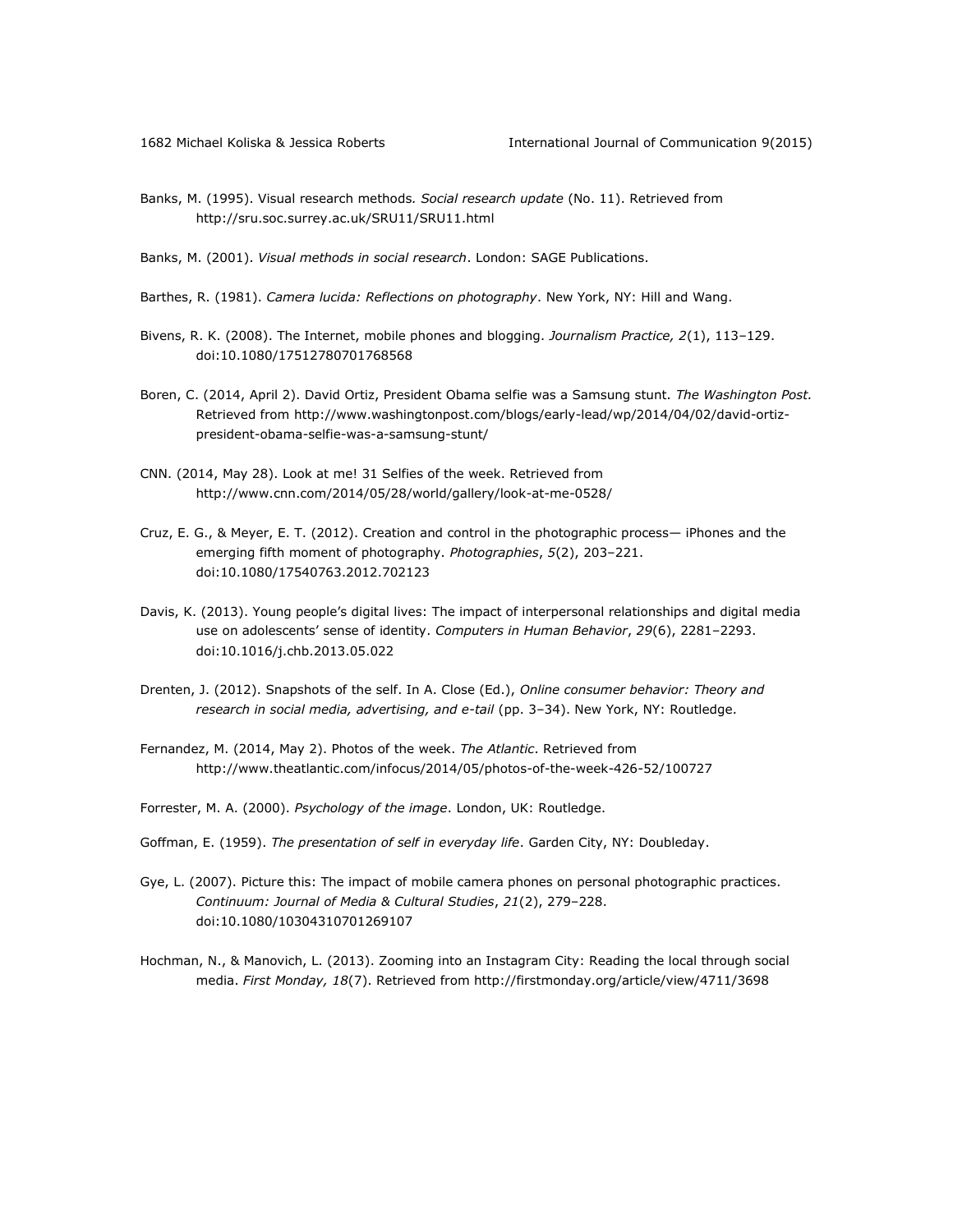- Hogan, B. (2010). The presentation of self in the age of social media: Distinguishing performances and exhibitions online. *Bulletin of Science, Technology & Society*, *30*(6), 377–386. doi:10.1177/0270467610385893
- Kindberg, T., Spasojevic, M., Fleck, R., & Sellen, A. (2004). How and why people use camera phones. *HP Laboratories.* Retrieved from<http://www.hpl.hp.com/techreports/2004/HPL-2004-216.pdf>
- Krämer, N. C., & Winter, S. (2008). Impression management 2.0: The relationship of self-esteem, extraversion, self-efficacy, and self-presentation within social network sites. *Journal of Media Psychology*, *20*(3), 106–116. doi:10.1027/1864-1105.20.3.106
- Leary, M. R. (2013). Scholarly reflections on the "selfie." *Oxford University Press Blog*. Retrieved from <http://blog.oup.com/2013/11/scholarly-reflections-on-the-selfie-woty-2013>
- Lennard, N. (2014, May 23). The complex consequences of Thai coup selfies. *Vice News.* Retrieved from <https://news.vice.com/article/the-complex-consequences-of-thai-coup-selfies>
- Lokot, T. (2014, July 31). Vanity military selfies are spoiling Russia's attack in Ukraine. *Global Voices*. Retrieved from<http://globalvoicesonline.org/2014/07/31/russia-ukraine-selfies-military-attack>
- Martinka, P. (2013, December 4). My selfie with Brooklyn Bridge suicide dude. *The New York Post*. Retrieved from [http://nypost.com/2013/12/04/selfie-ish-woman-snaps-cellphone-shot-with](http://nypost.com/2013/12/04/selfie-ish-woman-snaps-cellphone-shot-with-suicidal-man)[suicidal-man](http://nypost.com/2013/12/04/selfie-ish-woman-snaps-cellphone-shot-with-suicidal-man)
- Marwick, A., & boyd, d. (2011). I tweet honestly, I tweet passionately: Twitter users, context collapse, and the imagined audience. *New Media & Society*, *13*(1), 114–133. doi:10.1177/1461444810365313
- McBride, K., & Rosenstiel, T. (2014). *The new ethics of journalism: Principles for the 21st century*. Thousand Oaks, CA: CQ Press.
- Mendelson, A., & Papacharissi, Z. (2011). Look at us: Collective narcissism in college student Facebook galleries. In Z. Papacharissi (Ed.), *A networked self: Identity, community and culture on social network sites* (pp. 251–273). New York, NY: Routledge.
- Mosbergen, D. (2014, April 13). Pope Francis is all about the #Selfie. *Huffington Post*. Retrieved from [http://www.huffingtonpost.com/2014/04/13/pope-francis-selfie\\_n\\_5143566.html](http://www.huffingtonpost.com/2014/04/13/pope-francis-selfie_n_5143566.html)
- Myers, G. (2010). Stance-taking and public discussion in blogs. *Critical Discourse Studies*, *7*(4), 263–275. doi:10.1080/17405904.2010.511832
- NASA. (2012, September 18). Astronomy picture of the day. Retrieved from <http://apod.nasa.gov/apod/ap120918.html>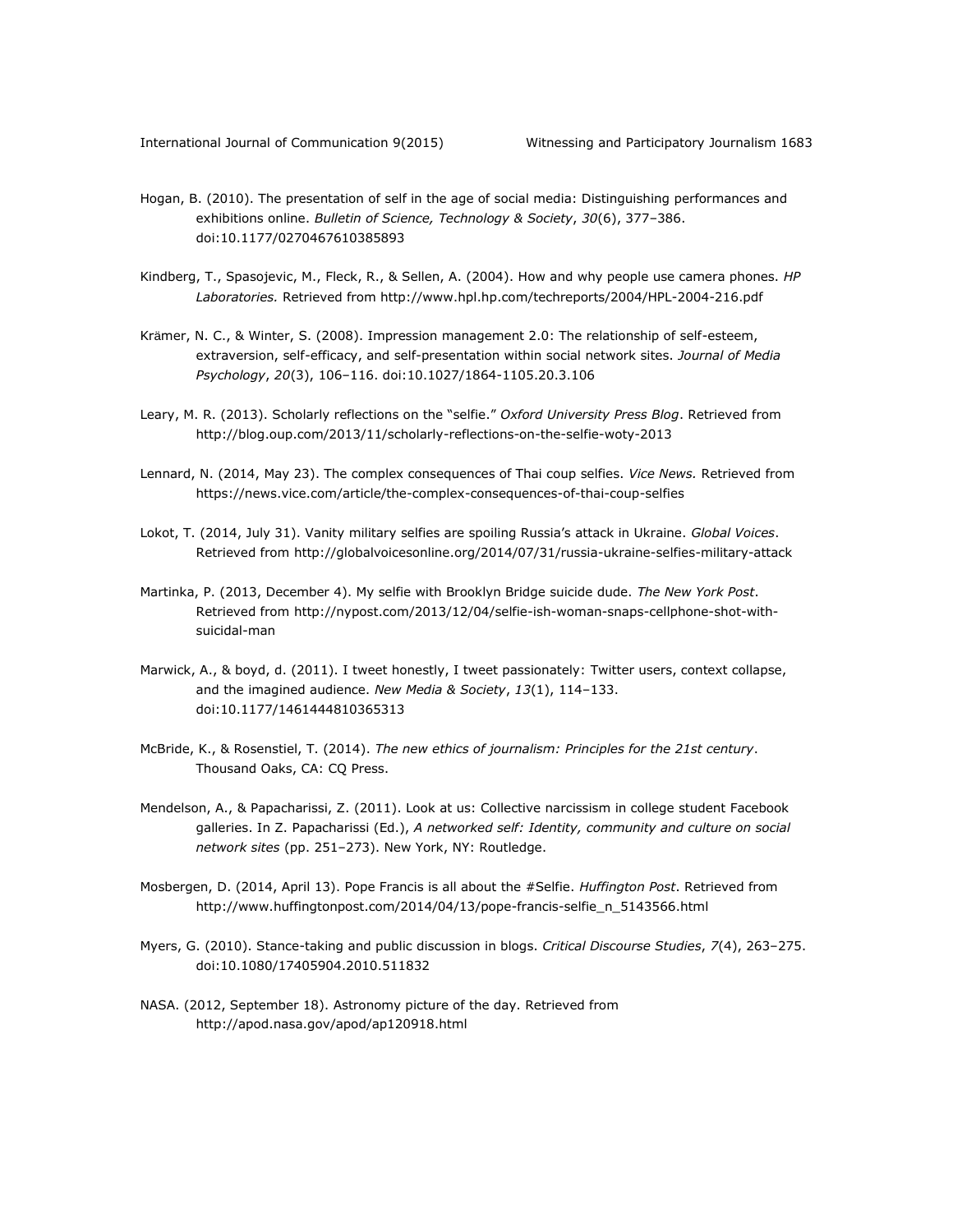- Peters, J. D. (2001). Witnessing. *Media, Culture and Society, 23*(6), 707–723. doi:10.1177/016344301023006002
- Rainie, L., Brenner, J., & Purcell, K. (2012). *Photos and videos as social currency online*. Pew Internet & American Life Project. Retrieved from [http://www.pewinternet.org/files/old](http://www.pewinternet.org/files/old-media/Files/Reports/2012/PIP_OnlineLifeinPictures_PDF.pdf)[media//Files/Reports/2012/PIP\\_OnlineLifeinPictures\\_PDF.pdf](http://www.pewinternet.org/files/old-media/Files/Reports/2012/PIP_OnlineLifeinPictures_PDF.pdf)
- Reading, A. (2009). Mobile witnessing: Ethics and the camera phone in the "war on terror." *Globalizations*, *6*(1), 61–76. doi:10.1080/14747730802692435
- Ries, B. (2014, May 21). In Thailand, martial law is a backdrop for selfies. *Mashable*. Retrieved from <http://mashable.com/2014/05/21/martial-law-thailand-selfies/>
- Saltz, J. (2014, January 26). Art at arm's length: A history of the selfie. *Vulture*. Retrieved from <http://www.vulture.com/2014/01/history-of-the-selfie.html>
- Schwarz, H. (2014, April 11). People took selfies while a freeway was closed because a man attempted to jump off a bridge. *Buzzfeed.* Retrieved from [http://www.buzzfeed.com/hunterschwarz/people](http://www.buzzfeed.com/hunterschwarz/people-took-selfies-while-a-los-angeles-freeway-was-closed)[took-selfies-while-a-los-angeles-freeway-was-closed](http://www.buzzfeed.com/hunterschwarz/people-took-selfies-while-a-los-angeles-freeway-was-closed)
- Seddon, M. (2014, July 30). Does this soldier's Instagram account prove Russia is covertly operating in Ukraine? *BuzzFeed*. Retrieved from [http://www.buzzfeed.com/maxseddon/does-this-soldiers](http://www.buzzfeed.com/maxseddon/does-this-soldiers-instagram-account-prove-russia-is-covertl#.ky60J3YoAp)[instagram-account-prove-russia-is-covertl#.ky60J3YoAp](http://www.buzzfeed.com/maxseddon/does-this-soldiers-instagram-account-prove-russia-is-covertl#.ky60J3YoAp)
- Smith, C. S. (2014, March 2). Ellen DeGeneres' Oscars selfie beats Obama retweet record on Twitter. *The Guardian.* Retrieved from [http://www.theguardian.com/film/2014/mar/03/ellen-degeneres-selfie](http://www.theguardian.com/film/2014/mar/03/ellen-degeneres-selfie-retweet-obama)[retweet-obama](http://www.theguardian.com/film/2014/mar/03/ellen-degeneres-selfie-retweet-obama)
- Sontag, S. (2005). *On photography*. New York, NY: Rosetta Books.
- Stampler, L. (2014, March 19). This man is using selfies as a weapon to fight off the IRS. *Time.* Retrieved from<http://time.com/30653/man-selfies-instagram-taxes-irs-andrew-jarvis/>
- Tosun, L. (2012). Motives for Facebook use and expressing "true self" on the Internet. *Computers in Human Behavior*, *28*(4), 1510–1517. doi:10.1016/j.chb.2012.03.018
- Van Dijck, J. (2008). Digital photography: Communication, identity, memory. *Visual Communication, 7*(1), 57–76. doi:10.1177/1470357207084865
- Van Dijck, J. (2013). "You have one identity": Performing the self on Facebook and LinkedIn. *Media, Culture and Society, 35*(2), 199–215. doi:10.1177/0163443712468605